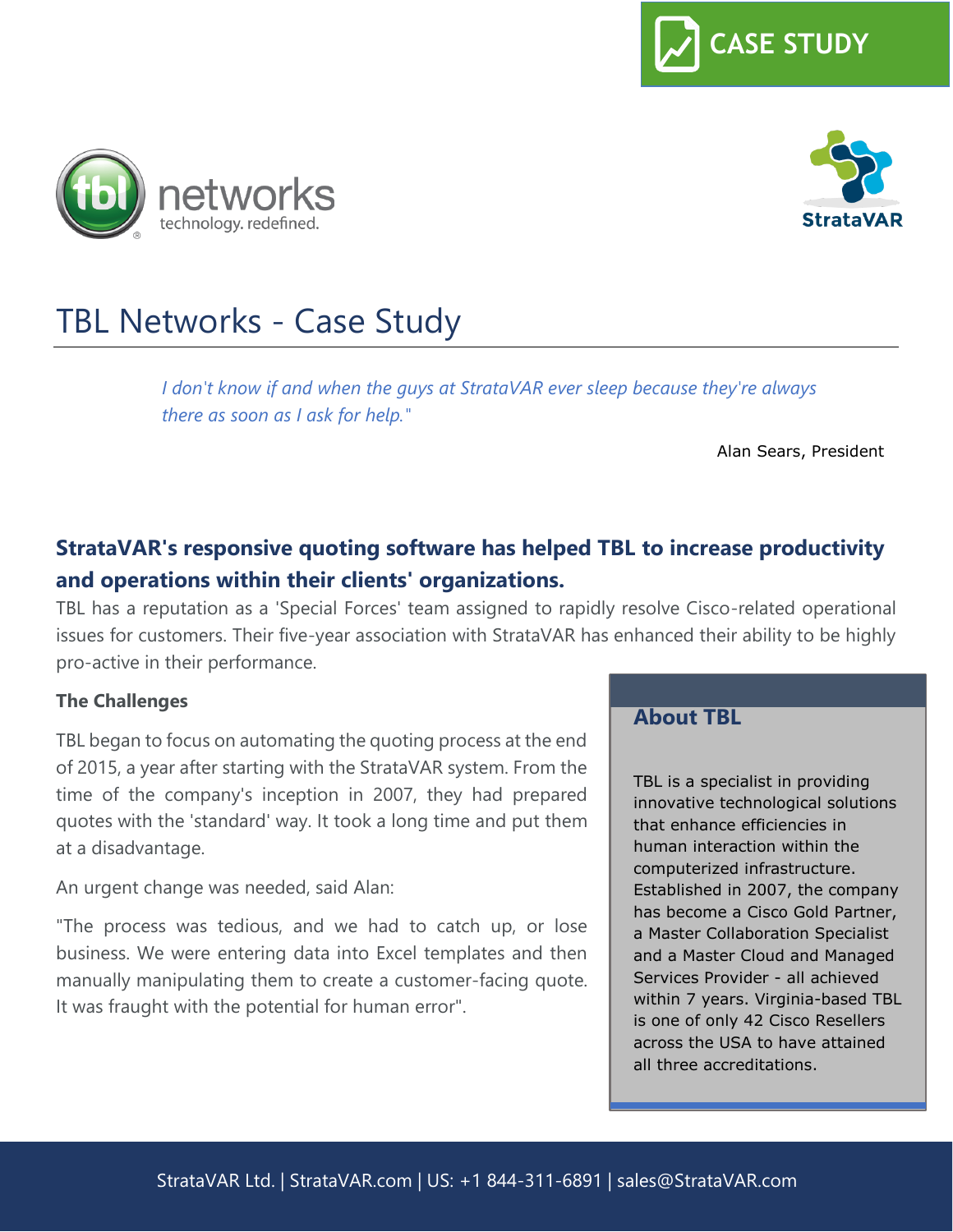

Switching to StrataVAR allowed TBL to deliver outstanding customer service and achieve record renewal rates. Clients started to get their quotes in half the time.

Given the complexity of working with Cisco equipment, that was a major achievement. When each part has many configuration options, the Bill of Materials - the total job offer to the end customer - becomes a unique design that must be accurately quoted. In addition, customers demand flexibility, so often different designs are being evaluated alongside one another.

*"Without a smart tool to help you navigate the whole quoting cycle, you end up burning valuable resources. StrataVAR's PqW proved to be ideal for handing all these options and tracking them as well," said Alan.* 

# **The Solution**

TBL found that adding StrataVAR's Partner Quoting Workspace (PqW) program was an easy transition and came with many benefits. Their team could make changes in the CCW, create a new copy of the quote and then see those changes appearing immediately in Salesforce.

Day-to-day work has brought two overriding advantages. Quotes of any complexity are prepared while eliminating all errors. The 'Time-to-Quote' period is halved, allowing the whole sales team to generate executable documents for customers faster, more accurately, and move efficiently towards closing the deal. Pre-Sales builds the correct quote configuration and then Sales applies the pricing and profitability before delivering to the customer.

*""Timing is of the essence. You have to act when everything is fresh. You've had a great meeting with your client, who's now hungry for a TBL solution. They want to see an impact on the operations of their business. If you lose that valuable time by having a quoting process that lasts more than a week, your contact will go cold," Alan points out..*

An added advantage with automated quoting is to give the pre-sales engineers more time to shape the design and explain the technical benefits of the solution offered.

# **The Results**

TBL has seen dramatic improvements with the PqW tool. They have reduced 'time to quote' from 8 days to 3 days. They set up a proven working policy for pricing, discounting and quoting and the tool just makes it happen. Nobody has to rely on memory any more or be extra vigilant. That's a real bonus when work pressure gets ever higher.